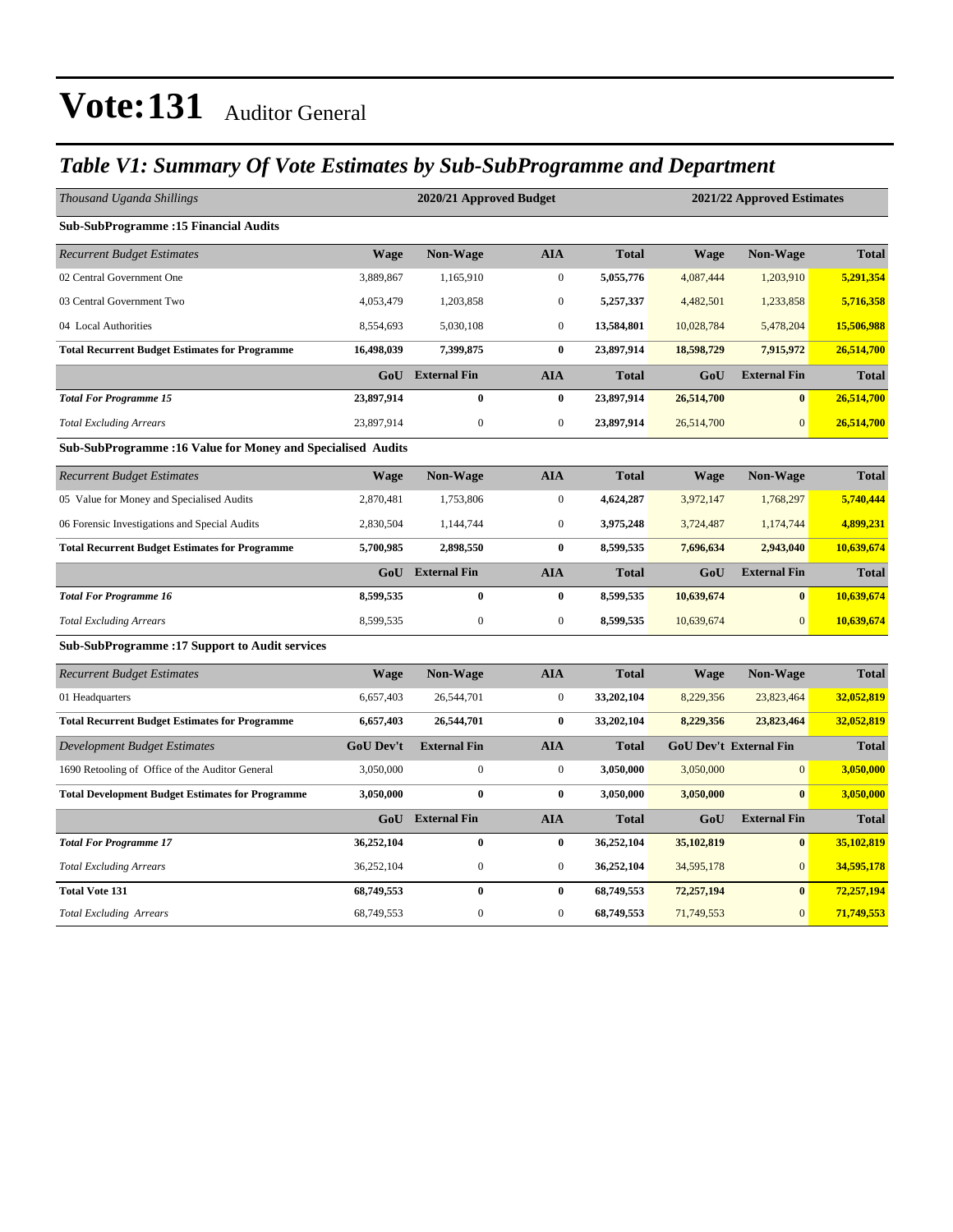### *Table V2: Summary Vote Estimates by Item*

| Thousand Uganda Shillings                                   |            | 2020/21 Approved Budget | 2021/22Approved Estimates |              |            |                     |              |
|-------------------------------------------------------------|------------|-------------------------|---------------------------|--------------|------------|---------------------|--------------|
|                                                             | GoU        | <b>External Fin</b>     | <b>AIA</b>                | <b>Total</b> | GoU        | <b>External Fin</b> | <b>Total</b> |
| <b>Employees, Goods and Services (Outputs Provided)</b>     | 65,699,553 | $\bf{0}$                | $\bf{0}$                  | 65,699,553   | 68,699,553 | $\bf{0}$            | 68,699,553   |
| 211102 Contract Staff Salaries                              | 0          | $\bf{0}$                | $\bf{0}$                  | $\bf{0}$     | 122,494    | $\bf{0}$            | 122,494      |
| 211103 Allowances (Inc. Casuals, Temporary)                 | 6,966,362  | $\bf{0}$                | $\bf{0}$                  | 6,966,362    | 3,121,873  | $\bf{0}$            | 3,121,873    |
| 211104 Statutory salaries                                   | 28,856,427 | 0                       | $\bf{0}$                  | 28,856,427   | 34,402,224 | $\bf{0}$            | 34,402,224   |
| 212101 Social Security Contributions                        | 3,268,099  | $\bf{0}$                | $\bf{0}$                  | 3,268,099    | 3,875,618  | $\bf{0}$            | 3,875,618    |
| 212102 Pension for General Civil Service                    | 822,585    | $\bf{0}$                | $\bf{0}$                  | 822,585      | 822,585    | $\bf{0}$            | 822,585      |
| 213001 Medical expenses (To employees)                      | 1,409,250  | $\bf{0}$                | $\bf{0}$                  | 1,409,250    | 1,409,250  | $\bf{0}$            | 1,409,250    |
| 213002 Incapacity, death benefits and funeral expenses      | 56,015     | $\bf{0}$                | $\bf{0}$                  | 56,015       | 56,015     | $\bf{0}$            | 56,015       |
| 213004 Gratuity Expenses                                    | 1,550,590  | 0                       | $\bf{0}$                  | 1,550,590    | 1,957,485  | $\bf{0}$            | 1,957,485    |
| 221001 Advertising and Public Relations                     | 191,868    | $\bf{0}$                | $\bf{0}$                  | 191,868      | 191,868    | $\bf{0}$            | 191,868      |
| 221002 Workshops and Seminars                               | 1,000,696  | $\bf{0}$                | $\bf{0}$                  | 1,000,696    | 1,150,696  | $\bf{0}$            | 1,150,696    |
| 221003 Staff Training                                       | 1,134,637  | $\bf{0}$                | $\bf{0}$                  | 1,134,637    | 1,194,637  | $\bf{0}$            | 1,194,637    |
| 221004 Recruitment Expenses                                 | 84,011     | $\boldsymbol{0}$        | $\bf{0}$                  | 84,011       | 84,011     | $\bf{0}$            | 84,011       |
| 221007 Books, Periodicals & Newspapers                      | 87,229     | 0                       | $\bf{0}$                  | 87,229       | 87,229     | $\bf{0}$            | 87,229       |
| 221008 Computer supplies and Information Technology<br>(TT) | 812,198    | $\bf{0}$                | $\bf{0}$                  | 812,198      | 822,198    | $\bf{0}$            | 822,198      |
| 221009 Welfare and Entertainment                            | 1,025,727  | $\bf{0}$                | $\bf{0}$                  | 1,025,727    | 1,325,727  | $\bf{0}$            | 1,325,727    |
| 221011 Printing, Stationery, Photocopying and Binding       | 623,068    | $\bf{0}$                | $\bf{0}$                  | 623,068      | 623,068    | $\bf{0}$            | 623,068      |
| 221012 Small Office Equipment                               | 100,000    | $\bf{0}$                | $\bf{0}$                  | 100,000      | 100,000    | $\bf{0}$            | 100,000      |
| 221016 IFMS Recurrent costs                                 | 72,000     | $\bf{0}$                | $\bf{0}$                  | 72,000       | 72,000     | $\bf{0}$            | 72,000       |
| 221017 Subscriptions                                        | 232,965    | 0                       | $\bf{0}$                  | 232,965      | 232,965    | $\bf{0}$            | 232,965      |
| 222001 Telecommunications                                   | 458,584    | 0                       | $\bf{0}$                  | 458,584      | 458,584    | $\bf{0}$            | 458,584      |
| 223002 Rates                                                | 120,000    | $\bf{0}$                | $\bf{0}$                  | 120,000      | 120,000    | $\bf{0}$            | 120,000      |
| 223004 Guard and Security services                          | 421,416    | $\bf{0}$                | $\bf{0}$                  | 421,416      | 421,416    | $\bf{0}$            | 421,416      |
| 223005 Electricity                                          | 544,845    | $\bf{0}$                | $\bf{0}$                  | 544,845      | 544,845    | $\bf{0}$            | 544,845      |
| 223006 Water                                                | 238,397    | 0                       | $\bf{0}$                  | 238,397      | 238,397    | $\bf{0}$            | 238,397      |
| 223007 Other Utilities- (fuel, gas, firewood, charcoal)     | 120,000    | 0                       | $\bf{0}$                  | 120,000      | 120,000    | $\bf{0}$            | 120,000      |
| 224004 Cleaning and Sanitation                              | 476,000    | 0                       | $\bf{0}$                  | 476,000      | 476,000    | $\bf{0}$            | 476,000      |
| 225001 Consultancy Services- Short term                     | 4,394,255  | $\bf{0}$                | $\bf{0}$                  | 4,394,255    | 3,930,025  | $\bf{0}$            | 3,930,025    |
| 227001 Travel inland                                        | 4,387,203  | 0                       | $\pmb{0}$                 | 4,387,203    | 5,205,203  | $\pmb{0}$           | 5,205,203    |
| 227002 Travel abroad                                        | 3,550,311  | 0                       | $\bf{0}$                  | 3,550,311    | 2,838,326  | $\bf{0}$            | 2,838,326    |
| 227003 Carriage, Haulage, Freight and transport hire        | 40,000     | $\boldsymbol{0}$        | $\bf{0}$                  | 40,000       | 40,000     | $\bf{0}$            | 40,000       |
| 227004 Fuel, Lubricants and Oils                            | 965,642    | $\boldsymbol{0}$        | $\bf{0}$                  | 965,642      | 965,642    | $\bf{0}$            | 965,642      |
| 228001 Maintenance - Civil                                  | 244,508    | $\boldsymbol{0}$        | $\bf{0}$                  | 244,508      | 244,508    | $\boldsymbol{0}$    | 244,508      |
| 228002 Maintenance - Vehicles                               | 896,360    | $\bf{0}$                | $\bf{0}$                  | 896,360      | 896,360    | $\bf{0}$            | 896,360      |
| 228003 Maintenance – Machinery, Equipment $\&$<br>Furniture | 548,304    | $\bf{0}$                | $\bf{0}$                  | 548,304      | 548,304    | $\bf{0}$            | 548,304      |
| <b>Investment</b> (Capital Purchases)                       | 3,050,000  | $\bf{0}$                | $\bf{0}$                  | 3,050,000    | 3,050,000  | $\bf{0}$            | 3,050,000    |
| 312101 Non-Residential Buildings                            | 600,000    | $\boldsymbol{0}$        | $\bf{0}$                  | 600,000      | 700,000    | $\bf{0}$            | 700,000      |
| 312201 Transport Equipment                                  | 650,000    | 0                       | $\bf{0}$                  | 650,000      | 750,000    | $\bf{0}$            | 750,000      |
| 312202 Machinery and Equipment                              | 1,600,000  | $\bf{0}$                | $\bf{0}$                  | 1,600,000    | 1,400,000  | $\bf{0}$            | 1,400,000    |
| 312203 Furniture & Fixtures                                 | 200,000    | $\boldsymbol{0}$        | $\bf{0}$                  | 200,000      | 200,000    | $\bf{0}$            | 200,000      |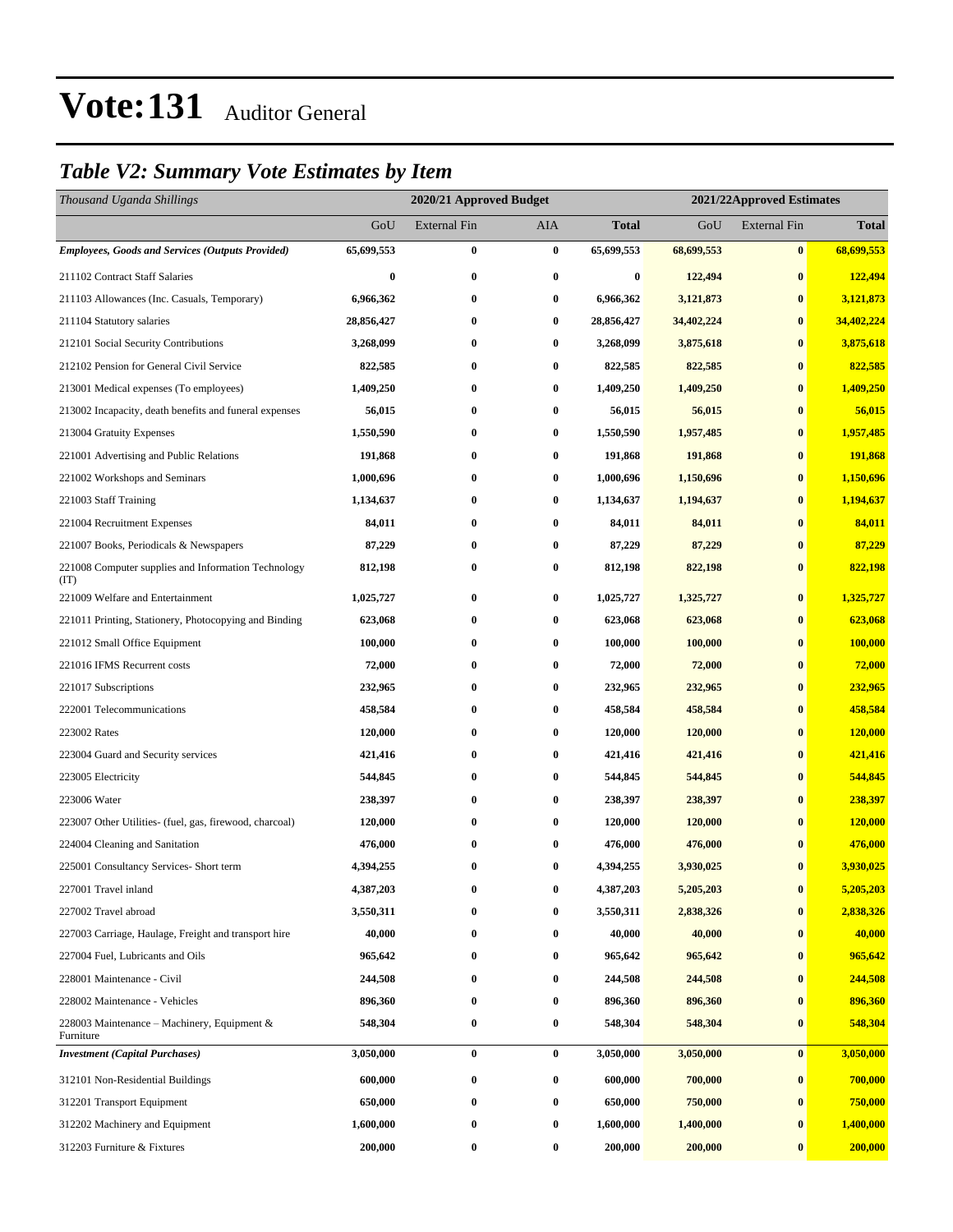| <b>Arrears</b>                                               |            | 0 | 0 | 0          | 507.641    | 0        | 507,641    |
|--------------------------------------------------------------|------------|---|---|------------|------------|----------|------------|
| 321608 General Public Service Pension arrears<br>(Budgeting) |            | o |   | 0          | 507.641    | $\bf{0}$ | 507,641    |
| <b>Grand Total Vote 131</b>                                  | 68,749,553 |   | 0 | 68,749,553 | 72,257,194 | $\bf{0}$ | 72,257,194 |
| <b>Total Excluding Arrears</b>                               | 68,749,553 |   |   | 68,749,553 | 71,749,553 |          | 71,749,553 |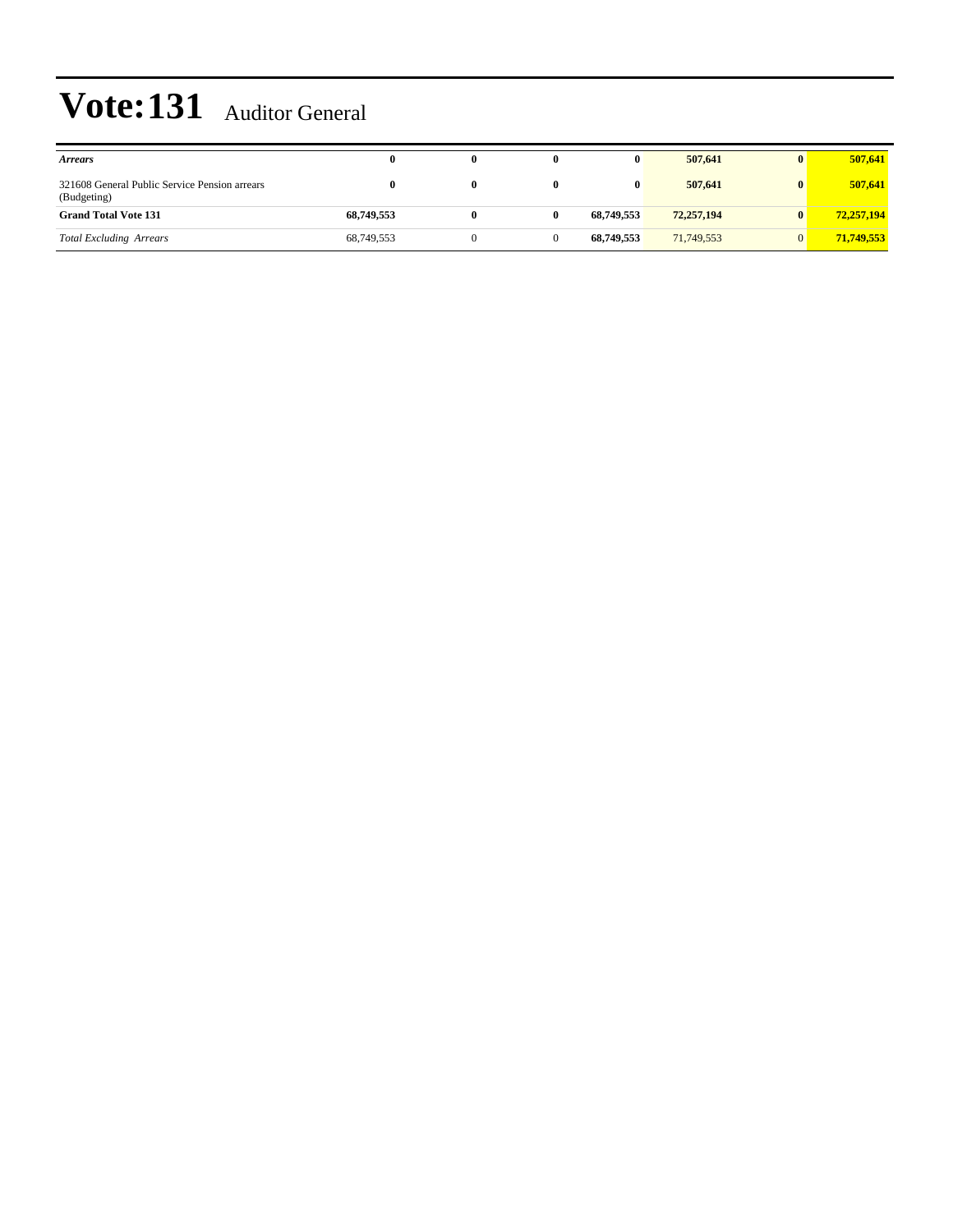### *Table V3: Detailed Estimates by Sub-SubProgramme, Department, Budget Output and Item*

#### *Sub-SubProgramme : 15 Financial Audits*

*Recurrent Budget Estimates*

#### **Department 02 Central Government One**

| Thousand Uganda Shillings                    |                  | 2020/21 Approved Budget |                | 2021/22 Approved Estimates |                |                 |              |
|----------------------------------------------|------------------|-------------------------|----------------|----------------------------|----------------|-----------------|--------------|
| <b>Outputs Provided</b>                      | Wage             | Non Wage                | AIA            | <b>Total</b>               | Wage           | Non Wage        | <b>Total</b> |
| <b>Budget Output 141501 Financial Audits</b> |                  |                         |                |                            |                |                 |              |
| 211103 Allowances (Inc. Casuals, Temporary)  | $\mathbf{0}$     | 218,701                 | $\overline{0}$ | 218,701                    | $\overline{0}$ | 278,701         | 278,701      |
| 211104 Statutory salaries                    | 3,889,867        | $\mathbf{0}$            | $\overline{0}$ | 3,889,867                  | 4,087,444      | $\vert 0 \vert$ | 4,087,444    |
| 221003 Staff Training                        | $\boldsymbol{0}$ | 56,753                  | $\overline{0}$ | 56,753                     | $\mathbf{0}$   | 56,753          | 56,753       |
| 227001 Travel inland                         | $\mathbf{0}$     | 511,145                 | $\overline{0}$ | 511,145                    | $\mathbf{0}$   | 581,145         | 581,145      |
| 227002 Travel abroad                         | $\mathbf{0}$     | 379,311                 | $\overline{0}$ | 379,311                    | $\mathbf{0}$   | 287,311         | 287,311      |
| <b>Total Cost of Budget Output 01</b>        | 3,889,867        | 1,165,910               | 0              | 5,055,776                  | 4,087,444      | 1,203,910       | 5,291,354    |
| <b>Total Cost Of Outputs Provided</b>        | 3,889,867        | 1,165,910               | $\bf{0}$       | 5,055,776                  | 4,087,444      | 1,203,910       | 5,291,354    |
| <b>Total Cost for Department 02</b>          | 3,889,867        | 1,165,910               | $\bf{0}$       | 5,055,776                  | 4,087,444      | 1,203,910       | 5,291,354    |
| <b>Total Excluding Arrears</b>               | 3,889,867        | 1,165,910               | $\overline{0}$ | 5,055,776                  | 4,087,444      | 1,203,910       | 5,291,354    |
| Denomber and 02 Candral Communicate True     |                  |                         |                |                            |                |                 |              |

#### **Department 03 Central Government Two**

| Thousand Uganda Shillings                    |                  | 2020/21 Approved Budget |              |              | 2021/22 Approved Estimates |              |              |  |
|----------------------------------------------|------------------|-------------------------|--------------|--------------|----------------------------|--------------|--------------|--|
| <b>Outputs Provided</b>                      | Wage             | Non Wage                | AIA          | <b>Total</b> | Wage                       | Non Wage     | <b>Total</b> |  |
| <b>Budget Output 141501 Financial Audits</b> |                  |                         |              |              |                            |              |              |  |
| 211103 Allowances (Inc. Casuals, Temporary)  | $\boldsymbol{0}$ | 238,702                 | $\mathbf{0}$ | 238,702      | $\mathbf{0}$               | 298,702      | 298,702      |  |
| 211104 Statutory salaries                    | 4,053,479        | $\mathbf{0}$            | $\mathbf{0}$ | 4,053,479    | 4,482,501                  | $\mathbf{0}$ | 4,482,501    |  |
| 221003 Staff Training                        | $\theta$         | 56,753                  | $\mathbf{0}$ | 56,753       | $\mathbf{0}$               | 56,753       | 56,753       |  |
| 225001 Consultancy Services- Short term      | $\mathbf{0}$     | 374,096                 | $\mathbf{0}$ | 374,096      | $\mathbf{0}$               | 304,096      | 304,096      |  |
| 227001 Travel inland                         | $\theta$         | 384,214                 | $\mathbf{0}$ | 384,214      | $\mathbf{0}$               | 464,214      | 464,214      |  |
| 227002 Travel abroad                         | $\mathbf{0}$     | 150,093                 | $\mathbf{0}$ | 150,093      | $\mathbf{0}$               | 110,093      | 110,093      |  |
| <b>Total Cost of Budget Output 01</b>        | 4,053,479        | 1,203,858               | 0            | 5,257,337    | 4,482,501                  | 1,233,858    | 5,716,358    |  |
| <b>Total Cost Of Outputs Provided</b>        | 4,053,479        | 1,203,858               | $\bf{0}$     | 5,257,337    | 4,482,501                  | 1,233,858    | 5,716,358    |  |
| <b>Total Cost for Department 03</b>          | 4,053,479        | 1,203,858               | $\bf{0}$     | 5,257,337    | 4,482,501                  | 1,233,858    | 5,716,358    |  |
| <b>Total Excluding Arrears</b>               | 4,053,479        | 1,203,858               | 0            | 5,257,337    | 4,482,501                  | 1,233,858    | 5,716,358    |  |
| <b>Department 04 Local Authorities</b>       |                  |                         |              |              |                            |              |              |  |

| Thousand Uganda Shillings                    | 2020/21 Approved Budget |              |                |              |                | 2021/22 Approved Estimates |              |  |  |
|----------------------------------------------|-------------------------|--------------|----------------|--------------|----------------|----------------------------|--------------|--|--|
| <b>Outputs Provided</b>                      | Wage                    | Non Wage     | AIA            | <b>Total</b> | Wage           | Non Wage                   | <b>Total</b> |  |  |
| <b>Budget Output 141501 Financial Audits</b> |                         |              |                |              |                |                            |              |  |  |
| 211103 Allowances (Inc. Casuals, Temporary)  | $\overline{0}$          | 774,743      | $\overline{0}$ | 774,743      | $\overline{0}$ | 924,743                    | 924,743      |  |  |
| 211104 Statutory salaries                    | 8.554.693               | $\mathbf{0}$ | 0              | 8,554,693    | 10,028,784     | $\overline{0}$             | 10,028,784   |  |  |
| 221003 Staff Training                        | $\mathbf{0}$            | 56,753       | $\mathbf{0}$   | 56,753       | $\mathbf{0}$   | 56.753                     | 56,753       |  |  |
| 225001 Consultancy Services- Short term      | $\mathbf{0}$            | 2,489,184    | $\Omega$       | 2,489,184    | $\mathbf{0}$   | 2,527,280                  | 2,527,280    |  |  |
| 227001 Travel inland                         | $\Omega$                | 1,584,332    | $\mathbf{0}$   | 1,584,332    | $\overline{0}$ | 1,884,332                  | 1,884,332    |  |  |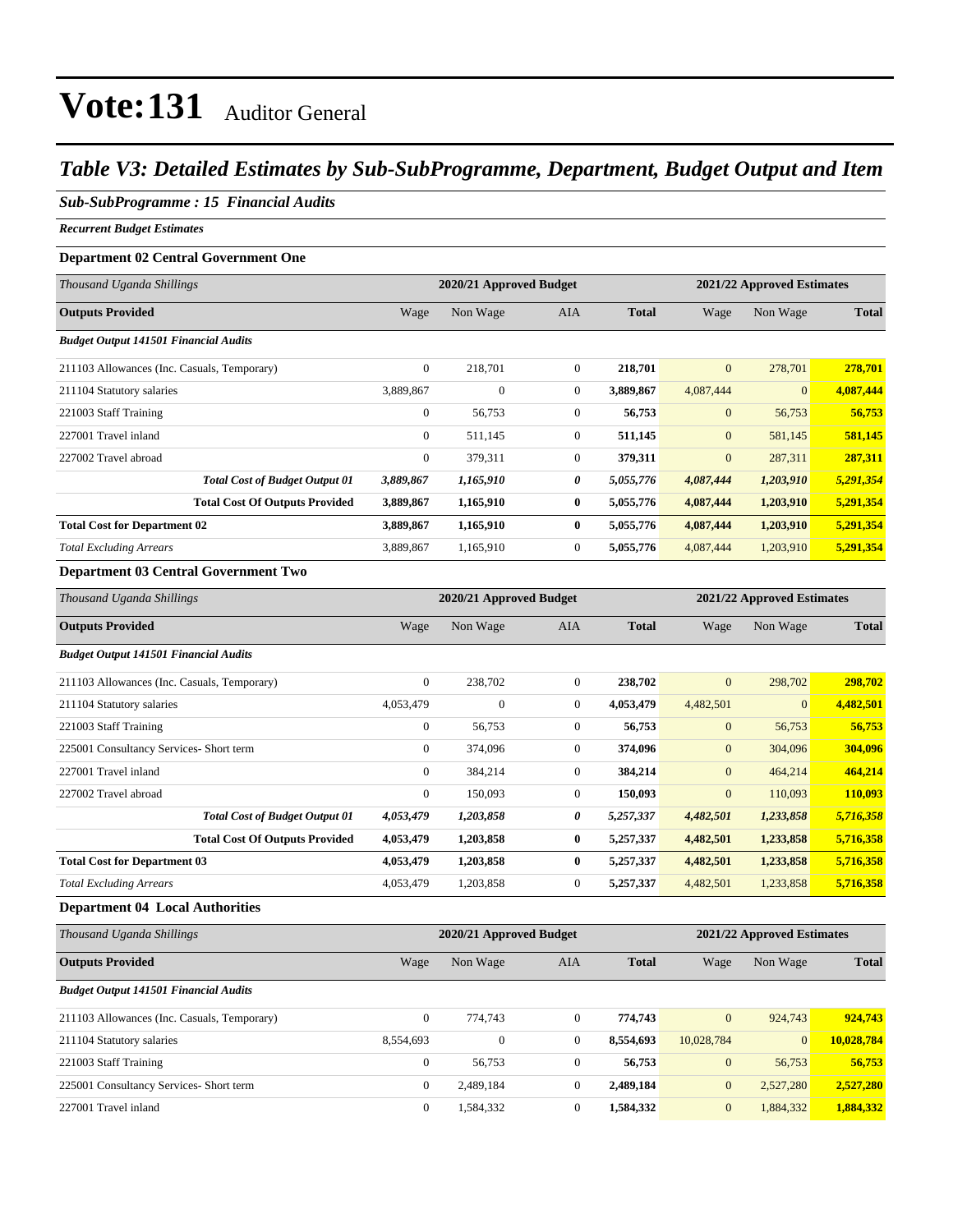| 227002 Travel abroad                      | $\overline{0}$ | 125,096             | $\theta$   | 125,096      | $\overline{0}$ | 85,096              | 85,096       |
|-------------------------------------------|----------------|---------------------|------------|--------------|----------------|---------------------|--------------|
| <b>Total Cost of Budget Output 01</b>     | 8,554,693      | 5,030,108           | 0          | 13,584,801   | 10,028,784     | 5,478,204           | 15,506,988   |
| <b>Total Cost Of Outputs Provided</b>     | 8.554.693      | 5,030,108           | $\bf{0}$   | 13.584.801   | 10,028,784     | 5,478,204           | 15,506,988   |
| <b>Total Cost for Department 04</b>       | 8,554,693      | 5,030,108           | $\bf{0}$   | 13,584,801   | 10,028,784     | 5,478,204           | 15,506,988   |
| <b>Total Excluding Arrears</b>            | 8,554,693      | 5,030,108           | $\theta$   | 13,584,801   | 10,028,784     | 5,478,204           | 15,506,988   |
| N/A                                       |                |                     |            |              |                |                     |              |
|                                           | GoU            | <b>External Fin</b> | <b>AIA</b> | <b>Total</b> | GoU            | <b>External Fin</b> | <b>Total</b> |
| <b>Total Cost for Sub-SubProgramme 15</b> | 23,897,914     | $\bf{0}$            | $\bf{0}$   | 23,897,914   | 26,514,700     | $\bf{0}$            | 26.514.700   |
| <b>Total Excluding Arrears</b>            | 23.897.914     | $\overline{0}$      | $\theta$   | 23,897,914   | 26,514,700     | $\overline{0}$      | 26.514.700   |
|                                           |                |                     |            |              |                |                     |              |

#### *Sub-SubProgramme : 16 Value for Money and Specialised Audits*

*Recurrent Budget Estimates*

#### **Department 05 Value for Money and Specialised Audits**

| Thousand Uganda Shillings                                            |              | 2020/21 Approved Budget |                |              | 2021/22 Approved Estimates |                |              |  |
|----------------------------------------------------------------------|--------------|-------------------------|----------------|--------------|----------------------------|----------------|--------------|--|
| <b>Outputs Provided</b>                                              | Wage         | Non Wage                | <b>AIA</b>     | <b>Total</b> | Wage                       | Non Wage       | <b>Total</b> |  |
| <b>Budget Output 141601 Value for Money Audits</b>                   |              |                         |                |              |                            |                |              |  |
| 211103 Allowances (Inc. Casuals, Temporary)                          | $\mathbf{0}$ | 258,993                 | $\overline{0}$ | 258,993      | $\mathbf{0}$               | 318,993        | 318,993      |  |
| 211104 Statutory salaries                                            | 2,870,481    | $\mathbf{0}$            | $\overline{0}$ | 2,870,481    | 3,972,147                  | $\overline{0}$ | 3,972,147    |  |
| 221003 Staff Training                                                | $\mathbf{0}$ | 56,753                  | $\overline{0}$ | 56,753       | $\mathbf{0}$               | 56,753         | 56,753       |  |
| 225001 Consultancy Services- Short term                              | $\mathbf{0}$ | 654,668                 | $\overline{0}$ | 654,668      | $\mathbf{0}$               | 569,158        | 569,158      |  |
| 227001 Travel inland                                                 | $\mathbf{0}$ | 578,691                 | $\overline{0}$ | 578,691      | $\mathbf{0}$               | 658,691        | 658,691      |  |
| 227002 Travel abroad                                                 | $\mathbf{0}$ | 204,702                 | $\overline{0}$ | 204,702      | $\mathbf{0}$               | 164,702        | 164,702      |  |
| <b>Total Cost of Budget Output 01</b>                                | 2,870,481    | 1,753,806               | 0              | 4,624,287    | 3,972,147                  | 1,768,297      | 5,740,444    |  |
| <b>Total Cost Of Outputs Provided</b>                                | 2,870,481    | 1,753,806               | $\bf{0}$       | 4,624,287    | 3,972,147                  | 1,768,297      | 5,740,444    |  |
| <b>Total Cost for Department 05</b>                                  | 2,870,481    | 1,753,806               | $\bf{0}$       | 4,624,287    | 3,972,147                  | 1,768,297      | 5,740,444    |  |
| <b>Total Excluding Arrears</b>                                       | 2,870,481    | 1,753,806               | $\overline{0}$ | 4,624,287    | 3,972,147                  | 1,768,297      | 5,740,444    |  |
| $\mathbf{r}$ $\alpha$<br>$\cdot$ $\cdot$<br>$\mathbf{z}$<br>$\cdots$ |              |                         |                |              |                            |                |              |  |

**Department 06 Forensic Investigations and Special Audits**

| Thousand Uganda Shillings                          |              | 2020/21 Approved Budget |                |              |              | 2021/22 Approved Estimates |              |  |  |
|----------------------------------------------------|--------------|-------------------------|----------------|--------------|--------------|----------------------------|--------------|--|--|
| <b>Outputs Provided</b>                            | Wage         | Non Wage                | <b>AIA</b>     | <b>Total</b> | Wage         | Non Wage                   | <b>Total</b> |  |  |
| <b>Budget Output 141601 Value for Money Audits</b> |              |                         |                |              |              |                            |              |  |  |
| 211103 Allowances (Inc. Casuals, Temporary)        | $\mathbf{0}$ | 205,629                 | $\overline{0}$ | 205,629      | $\mathbf{0}$ | 265,629                    | 265,629      |  |  |
| 211104 Statutory salaries                          | 2,830,504    | $\mathbf{0}$            | $\overline{0}$ | 2,830,504    | 3,724,487    | $\vert 0 \vert$            | 3,724,487    |  |  |
| 221003 Staff Training                              | $\bf{0}$     | 56,753                  | $\mathbf{0}$   | 56,753       | $\mathbf{0}$ | 56,753                     | 56,753       |  |  |
| 225001 Consultancy Services- Short term            | $\bf{0}$     | 374,096                 | $\mathbf{0}$   | 374,096      | $\mathbf{0}$ | 304,096                    | 304,096      |  |  |
| 227001 Travel inland                               | $\mathbf{0}$ | 337,681                 | $\overline{0}$ | 337,681      | $\mathbf{0}$ | 417,681                    | 417,681      |  |  |
| 227002 Travel abroad                               | $\mathbf{0}$ | 170,585                 | $\overline{0}$ | 170,585      | $\mathbf{0}$ | 130,585                    | 130,585      |  |  |
| <b>Total Cost of Budget Output 01</b>              | 2,830,504    | 1,144,744               | 0              | 3,975,248    | 3,724,487    | 1,174,744                  | 4,899,231    |  |  |
| <b>Total Cost Of Outputs Provided</b>              | 2,830,504    | 1,144,744               | $\bf{0}$       | 3,975,248    | 3,724,487    | 1,174,744                  | 4,899,231    |  |  |
| <b>Total Cost for Department 06</b>                | 2,830,504    | 1,144,744               | $\bf{0}$       | 3,975,248    | 3,724,487    | 1,174,744                  | 4,899,231    |  |  |
| <b>Total Excluding Arrears</b>                     | 2,830,504    | 1,144,744               | $\mathbf{0}$   | 3,975,248    | 3,724,487    | 1,174,744                  | 4,899,231    |  |  |
| N/A                                                |              |                         |                |              |              |                            |              |  |  |
|                                                    | GoU          | <b>External Fin</b>     | <b>AIA</b>     | <b>Total</b> | GoU          | <b>External Fin</b>        | <b>Total</b> |  |  |
| <b>Total Cost for Sub-SubProgramme 16</b>          | 8,599,535    | $\bf{0}$                | 0              | 8,599,535    | 10,639,674   | $\bf{0}$                   | 10,639,674   |  |  |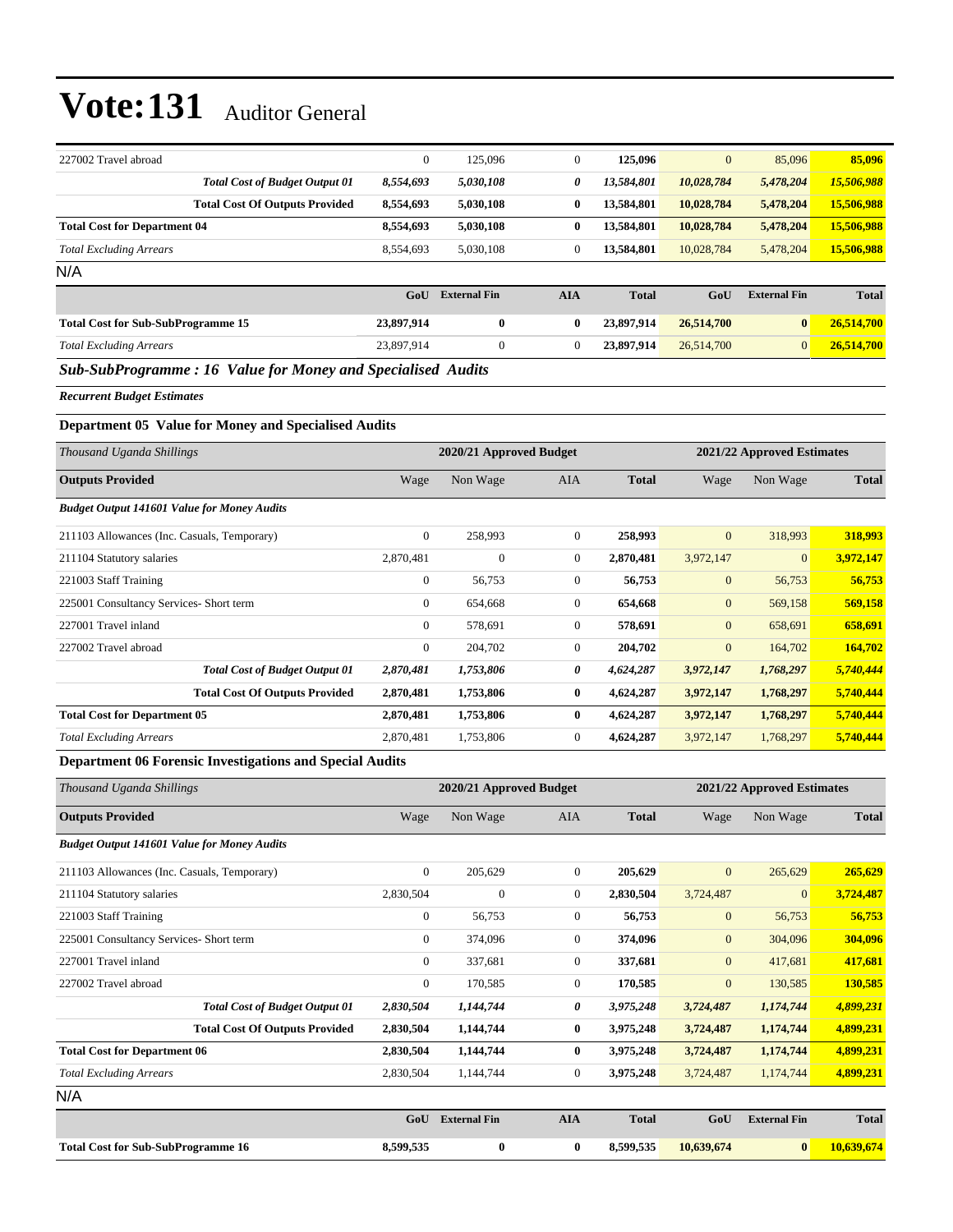| <b>Total Excluding Arrears</b>                                        | 8,599,535                            | $\mathbf{0}$            | $\boldsymbol{0}$ | 8,599,535    | 10,639,674       | $\mathbf{0}$               | 10,639,674          |
|-----------------------------------------------------------------------|--------------------------------------|-------------------------|------------------|--------------|------------------|----------------------------|---------------------|
| <b>Sub-SubProgramme: 17 Support to Audit services</b>                 |                                      |                         |                  |              |                  |                            |                     |
| <b>Recurrent Budget Estimates</b>                                     |                                      |                         |                  |              |                  |                            |                     |
| <b>Department 01 Headquarters</b>                                     |                                      |                         |                  |              |                  |                            |                     |
| Thousand Uganda Shillings                                             |                                      | 2020/21 Approved Budget |                  |              |                  | 2021/22 Approved Estimates |                     |
| <b>Outputs Provided</b>                                               | Wage                                 | Non Wage                | AIA              | <b>Total</b> | Wage             | Non Wage                   | <b>Total</b>        |
| <b>Budget Output 141701 Policy, Planning and Strategic Management</b> |                                      |                         |                  |              |                  |                            |                     |
| 211102 Contract Staff Salaries                                        | $\boldsymbol{0}$                     | $\mathbf{0}$            | $\boldsymbol{0}$ | $\bf{0}$     | 122,494          | $\overline{0}$             | 122,494             |
| 211103 Allowances (Inc. Casuals, Temporary)                           | $\overline{0}$                       | 5,269,594               | $\boldsymbol{0}$ | 5,269,594    | $\overline{0}$   | 1,035,105                  | 1,035,105           |
| 211104 Statutory salaries                                             | 6,657,403                            | $\overline{0}$          | $\boldsymbol{0}$ | 6,657,403    | 8,106,862        | $\mathbf{0}$               | 8,106,862           |
| 212101 Social Security Contributions                                  | $\boldsymbol{0}$                     | 3,268,099               | $\mathbf{0}$     | 3,268,099    | $\mathbf{0}$     | 3,875,618                  | 3,875,618           |
| 212102 Pension for General Civil Service                              | $\boldsymbol{0}$                     | 822,585                 | $\boldsymbol{0}$ | 822,585      | $\boldsymbol{0}$ | 822,585                    | 822,585             |
| 213001 Medical expenses (To employees)                                | $\mathbf{0}$                         | 1,409,250               | $\boldsymbol{0}$ | 1,409,250    | $\mathbf{0}$     | 1,409,250                  | 1,409,250           |
| 213002 Incapacity, death benefits and funeral expenses                | $\mathbf{0}$                         | 56,015                  | $\boldsymbol{0}$ | 56,015       | $\mathbf{0}$     | 56,015                     | 56,015              |
| 213004 Gratuity Expenses                                              | $\boldsymbol{0}$                     | 1,550,590               | $\boldsymbol{0}$ | 1,550,590    | $\overline{0}$   | 1,957,485                  | 1,957,485           |
| 221001 Advertising and Public Relations                               | $\boldsymbol{0}$                     | 191,868                 | $\boldsymbol{0}$ | 191,868      | $\mathbf{0}$     | 191,868                    | 191,868             |
| 221002 Workshops and Seminars                                         | $\boldsymbol{0}$                     | 1,000,696               | $\boldsymbol{0}$ | 1,000,696    | $\boldsymbol{0}$ | 1,150,696                  | 1,150,696           |
| 221003 Staff Training                                                 | $\mathbf{0}$                         | 850,874                 | $\boldsymbol{0}$ | 850,874      | $\mathbf{0}$     | 910,874                    | 910,874             |
| 221004 Recruitment Expenses                                           | $\mathbf{0}$                         | 84,011                  | $\boldsymbol{0}$ | 84,011       | $\mathbf{0}$     | 84,011                     | 84,011              |
| 221007 Books, Periodicals & Newspapers                                | $\boldsymbol{0}$                     | 87,229                  | $\boldsymbol{0}$ | 87,229       | $\mathbf{0}$     | 87,229                     | 87,229              |
| 221008 Computer supplies and Information Technology (IT)              | $\boldsymbol{0}$                     | 812,198                 | $\boldsymbol{0}$ | 812,198      | $\mathbf{0}$     | 822,198                    | 822,198             |
| 221009 Welfare and Entertainment                                      | $\boldsymbol{0}$                     | 1,025,727               | $\boldsymbol{0}$ | 1,025,727    | $\boldsymbol{0}$ | 1,325,727                  | 1,325,727           |
| 221011 Printing, Stationery, Photocopying and Binding                 | $\mathbf{0}$                         | 623,068                 | $\boldsymbol{0}$ | 623,068      | $\mathbf{0}$     | 623,068                    | 623,068             |
| 221012 Small Office Equipment                                         | $\mathbf{0}$                         | 100,000                 | $\boldsymbol{0}$ | 100,000      | $\mathbf{0}$     | 100,000                    | 100,000             |
| 221016 IFMS Recurrent costs                                           | $\boldsymbol{0}$                     | 72,000                  | $\boldsymbol{0}$ | 72,000       | $\mathbf{0}$     | 72,000                     | 72,000              |
| 221017 Subscriptions                                                  | $\boldsymbol{0}$                     | 232,965                 | $\boldsymbol{0}$ | 232,965      | $\mathbf{0}$     | 232,965                    | 232,965             |
| 222001 Telecommunications                                             | $\boldsymbol{0}$                     | 458,584                 | $\boldsymbol{0}$ | 458,584      | $\mathbf{0}$     | 458,584                    | 458,584             |
| 223002 Rates                                                          | $\boldsymbol{0}$                     | 120,000                 | $\boldsymbol{0}$ | 120,000      | $\mathbf{0}$     | 120,000                    | 120,000             |
| 223004 Guard and Security services                                    | $\boldsymbol{0}$                     | 421,416                 | $\boldsymbol{0}$ | 421,416      | $\overline{0}$   | 421,416                    | 421,416             |
|                                                                       | $\boldsymbol{0}$                     |                         | $\boldsymbol{0}$ | 544,845      | $\boldsymbol{0}$ | 544,845                    | 544,845             |
| 223005 Electricity<br>223006 Water                                    | $\boldsymbol{0}$                     | 544,845<br>238,397      | $\boldsymbol{0}$ | 238,397      | $\mathbf{0}$     | 238,397                    | 238,397             |
| 223007 Other Utilities- (fuel, gas, firewood, charcoal)               | $\mathbf{0}$                         | 120,000                 | $\boldsymbol{0}$ | 120,000      | $\boldsymbol{0}$ | 120,000                    | 120,000             |
| 224004 Cleaning and Sanitation                                        | $\boldsymbol{0}$                     | 476,000                 | $\boldsymbol{0}$ | 476,000      | $\mathbf{0}$     | 476,000                    | 476,000             |
|                                                                       | $\boldsymbol{0}$                     | 502,211                 | $\boldsymbol{0}$ |              | $\mathbf{0}$     |                            | 225,395             |
| 225001 Consultancy Services- Short term                               |                                      | 991,140                 |                  | 502,211      |                  | 225,395                    |                     |
| 227001 Travel inland                                                  | $\boldsymbol{0}$<br>$\boldsymbol{0}$ |                         | $\boldsymbol{0}$ | 991,140      | $\boldsymbol{0}$ | 1,199,140<br>2,060,538     | 1,199,140           |
| 227002 Travel abroad                                                  | $\boldsymbol{0}$                     | 2,520,522               | $\boldsymbol{0}$ | 2,520,522    | $\mathbf{0}$     |                            | 2,060,538<br>40,000 |
| 227003 Carriage, Haulage, Freight and transport hire                  |                                      | 40,000                  | $\boldsymbol{0}$ | 40,000       | $\mathbf{0}$     | 40,000                     |                     |
| 227004 Fuel, Lubricants and Oils                                      | $\mathbf{0}$                         | 965,642                 | $\boldsymbol{0}$ | 965,642      | $\mathbf{0}$     | 965,642                    | 965,642             |
| 228001 Maintenance - Civil                                            | $\boldsymbol{0}$                     | 244,508                 | $\boldsymbol{0}$ | 244,508      | $\mathbf{0}$     | 244,508                    | 244,508             |
| 228002 Maintenance - Vehicles                                         | $\boldsymbol{0}$                     | 896,360                 | $\boldsymbol{0}$ | 896,360      | $\boldsymbol{0}$ | 896,360                    | 896,360             |
| 228003 Maintenance – Machinery, Equipment & Furniture                 | $\boldsymbol{0}$                     | 548,304                 | $\boldsymbol{0}$ | 548,304      | $\mathbf{0}$     | 548,304                    | 548,304             |
| <b>Total Cost of Budget Output 01</b>                                 | 6,657,403                            | 26,544,701              | 0                | 33,202,104   | 8,229,356        | 23,315,823                 | 31,545,178          |

**Total Cost Of Outputs Provided 6,657,403 26,544,701 0 33,202,104 8,229,356 23,315,823 31,545,178**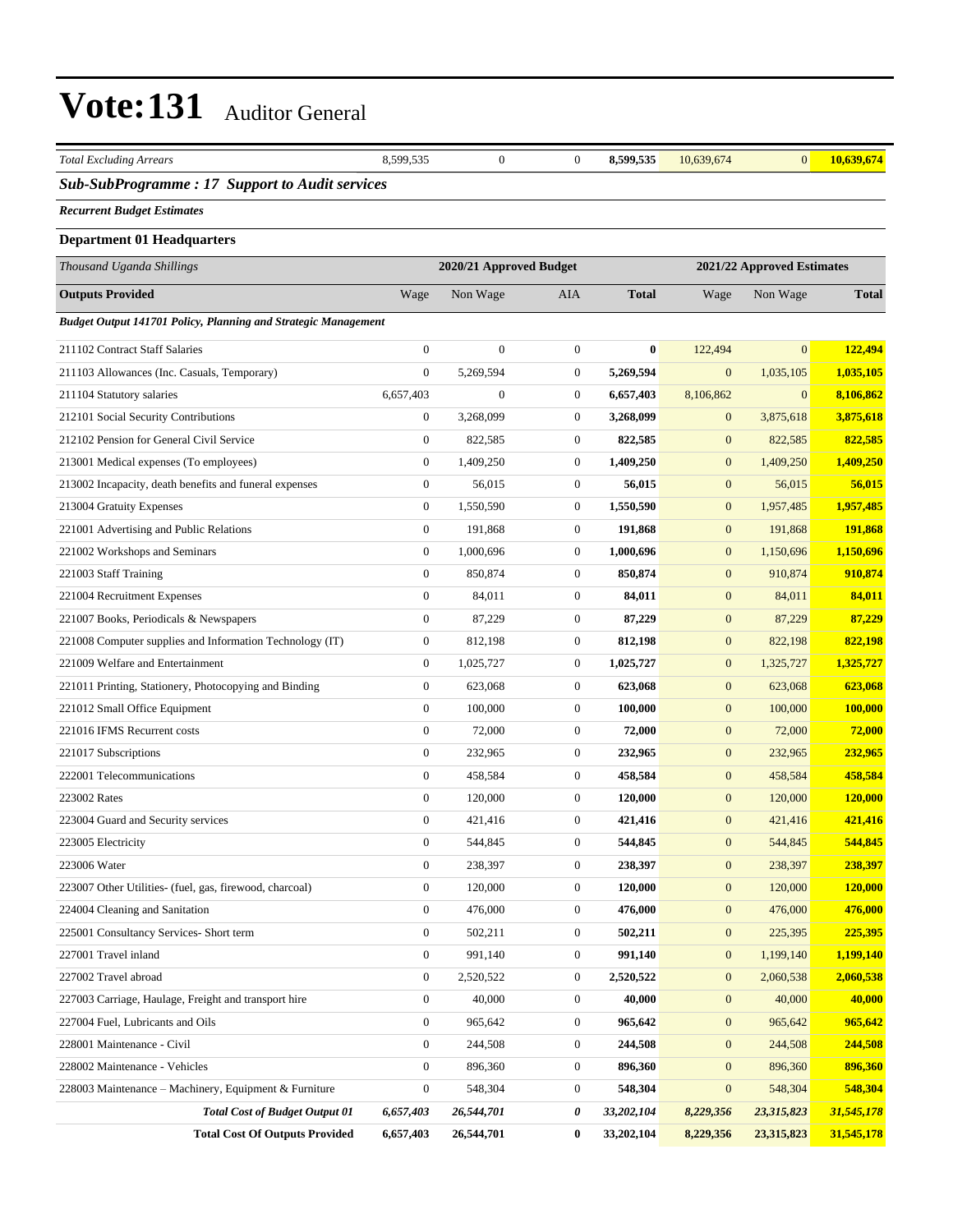*Budget Output 141775 Purchase of Motor Vehicles and Other Transport Equipment*

| <b>Arrears</b>                                                                     | Wage                          | Non Wage                | AIA            | <b>Total</b> | Wage                          | Non Wage                   | Total        |
|------------------------------------------------------------------------------------|-------------------------------|-------------------------|----------------|--------------|-------------------------------|----------------------------|--------------|
| <b>Budget Output 141799 Arrears</b>                                                |                               |                         |                |              |                               |                            |              |
| 321608 General Public Service Pension arrears (Budgeting)                          | 0                             | $\Omega$                | $\overline{0}$ | $\bf{0}$     | $\overline{0}$                | 507,641                    | 507,641      |
| <b>Total Cost of Budget Output 99</b>                                              | 0                             | 0                       | $\theta$       | 0            | $\boldsymbol{\theta}$         | 507,641                    | 507,641      |
| <b>Total Cost Of Arrears</b>                                                       | $\bf{0}$                      | $\bf{0}$                | $\bf{0}$       | $\bf{0}$     | $\mathbf{0}$                  | 507,641                    | 507,641      |
| <b>Total Cost for Department 01</b>                                                | 6,657,403                     | 26,544,701              | $\bf{0}$       | 33,202,104   | 8,229,356                     | 23,823,464                 | 32,052,819   |
| <b>Total Excluding Arrears</b>                                                     | 6,657,403                     | 26,544,701              | $\mathbf{0}$   | 33,202,104   | 8,229,356                     | 23,315,823                 | 31,545,178   |
| <b>Development Budget Estimates</b>                                                |                               |                         |                |              |                               |                            |              |
| Project 1690 Retooling of Office of the Auditor General                            |                               |                         |                |              |                               |                            |              |
| Thousand Uganda Shillings                                                          |                               | 2020/21 Approved Budget |                |              |                               | 2021/22 Approved Estimates |              |
| <b>Capital Purchases</b>                                                           | <b>GoU Dev't External Fin</b> |                         | <b>AIA</b>     | <b>Total</b> | <b>GoU Dev't External Fin</b> |                            | <b>Total</b> |
| <b>Budget Output 141772 Government Buildings and Administrative Infrastructure</b> |                               |                         |                |              |                               |                            |              |
| 312101 Non-Residential Buildings                                                   | 600,000                       | $\mathbf{0}$            | $\mathbf{0}$   | 600,000      | 700,000                       | $\overline{0}$             | 700,000      |

*Total Cost Of Output 141772 600,000 0 0 600,000 700,000 0 700,000*

| 312201 Transport Equipment                                                            | 650,000    | $\mathbf{0}$          | $\mathbf{0}$   | 650,000      | 750,000    | $\overline{0}$        | 750,000      |
|---------------------------------------------------------------------------------------|------------|-----------------------|----------------|--------------|------------|-----------------------|--------------|
| Total Cost Of Output 141775                                                           | 650,000    | $\boldsymbol{\theta}$ | 0              | 650,000      | 750,000    | $\boldsymbol{\theta}$ | 750,000      |
| Budget Output 141776 Purchase of Office and ICT Equipment, including Software         |            |                       |                |              |            |                       |              |
| 312202 Machinery and Equipment                                                        | 1,600,000  | $\mathbf{0}$          | $\theta$       | 1,600,000    | 1,400,000  | $\overline{0}$        | 1,400,000    |
| <b>Total Cost Of Output 141776</b>                                                    | 1,600,000  | 0                     | 0              | 1,600,000    | 1,400,000  | $\boldsymbol{\theta}$ | 1,400,000    |
| <b>Budget Output 141778 Purchase of Office and Residential Furniture and Fittings</b> |            |                       |                |              |            |                       |              |
| 312203 Furniture & Fixtures                                                           | 200,000    | $\boldsymbol{0}$      | $\overline{0}$ | 200,000      | 200,000    | $\mathbf{0}$          | 200,000      |
| <b>Total Cost Of Output 141778</b>                                                    | 200,000    | 0                     | 0              | 200,000      | 200,000    | $\boldsymbol{\theta}$ | 200,000      |
| <b>Total Cost for Capital Purchases</b>                                               | 3,050,000  | $\boldsymbol{0}$      | $\overline{0}$ | 3,050,000    | 3,050,000  | $\overline{0}$        | 3,050,000    |
| <b>Total Cost for Project: 1690</b>                                                   | 3,050,000  | $\boldsymbol{0}$      | $\overline{0}$ | 3,050,000    | 3,050,000  | $\overline{0}$        | 3,050,000    |
| <b>Total Excluding Arrears</b>                                                        | 3.050.000  | $\mathbf{0}$          | $\theta$       | 3.050.000    | 3,050,000  | $\overline{0}$        | 3,050,000    |
|                                                                                       | GoU        | <b>External Fin</b>   | <b>AIA</b>     | <b>Total</b> | GoU        | <b>External Fin</b>   | <b>Total</b> |
| <b>Total Cost for Sub-SubProgramme 17</b>                                             | 36,252,104 | $\bf{0}$              | $\bf{0}$       | 36,252,104   | 35,102,819 | $\bf{0}$              | 35,102,819   |
| <b>Total Excluding Arrears</b>                                                        | 36,252,104 | $\boldsymbol{0}$      | $\overline{0}$ | 36,252,104   | 34,595,178 | $\mathbf{0}$          | 34,595,178   |
|                                                                                       | GoU        | <b>External Fin</b>   | <b>AIA</b>     | <b>Total</b> | GoU        | <b>External Fin.</b>  | <b>Total</b> |
| <b>Grand Total for Vote 131</b>                                                       | 68,749,553 | $\bf{0}$              | $\bf{0}$       | 68,749,553   | 72,257,194 | $\bf{0}$              | 72,257,194   |
| <b>Total Excluding Arrears</b>                                                        | 68,749,553 | $\boldsymbol{0}$      | $\mathbf{0}$   | 68,749,553   | 71,749,553 | $\mathbf{0}$          | 71,749,553   |
|                                                                                       |            |                       |                |              |            |                       |              |